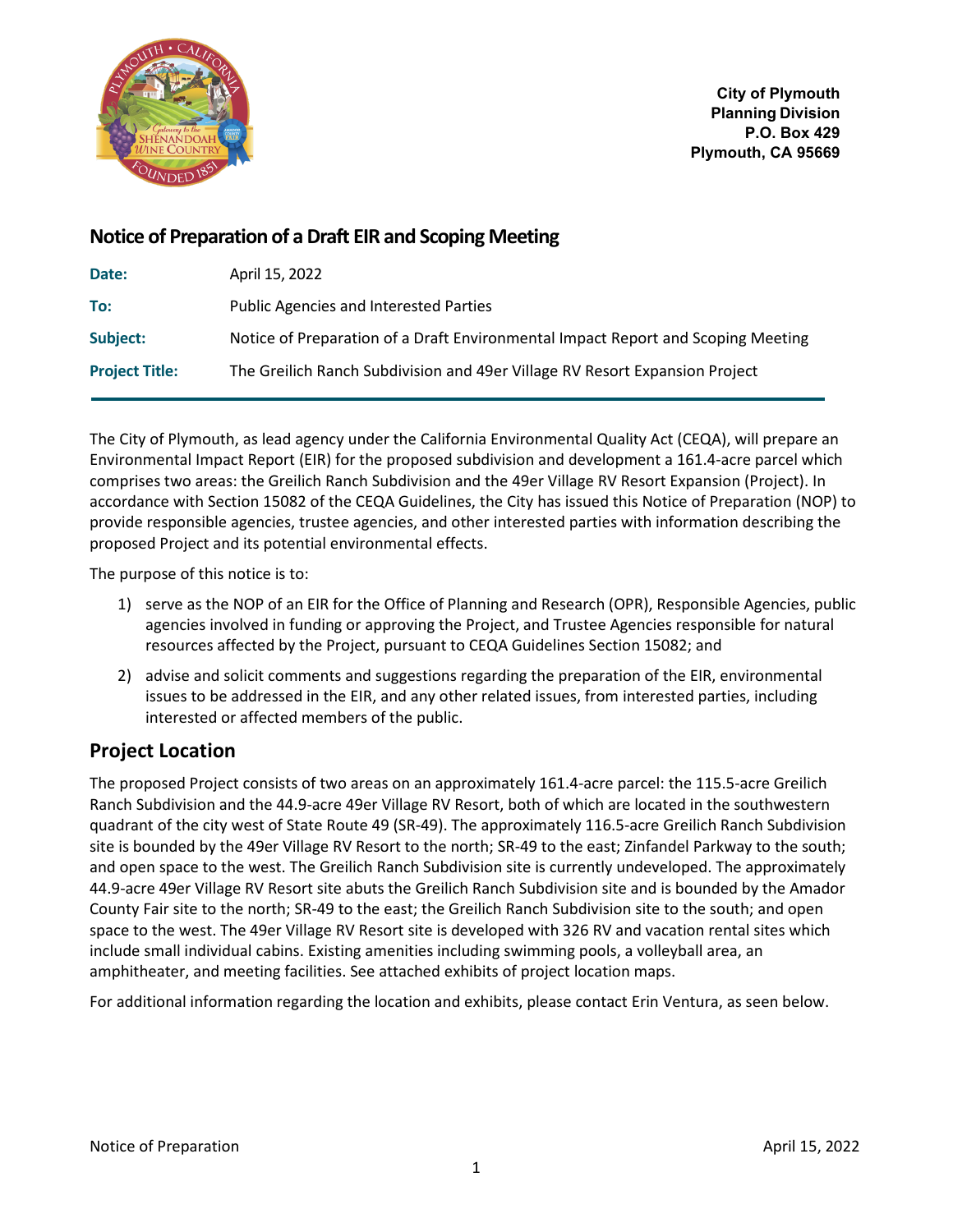# **Project Description**

The proposed Project seeks multiple entitlements including amendments to the City's General Plan and Zoning Maps; approval of a Tentative Subdivision Map; approval of a Conditional Use Permit; and a Development Agreement, which would allow the Project Applicant to subdivide and develop a 161.4 acre parcel. The project site's existing and proposed General Plan land use and zoning designations are shown in the table below.

| <b>Existing General</b><br><b>Plan Land Use</b> | <b>Proposed General</b><br><b>Plan Land Use</b> | <b>Existing Zoning</b>            | <b>Proposed Zoning</b> |  |
|-------------------------------------------------|-------------------------------------------------|-----------------------------------|------------------------|--|
| AUR (75.0 acres)                                | AUR (92.5 acres)                                | RR (78.6 acres)                   | RR (44.9 acres)        |  |
| SR (78.6 acres)                                 | SR (44.9 acres)                                 | SR (75.0 acres)                   | SR-PD (92.5 acres)     |  |
| $SC(7.8 \, \text{acres})$                       | OS (18.7 acres)                                 | $SC(7.8 \, \text{acres})$         | OS-PD (18.7)           |  |
|                                                 | $P/I$ (5.3 acres)                               |                                   | P-PD (5.3 acres)       |  |
| Key:                                            |                                                 | <b>Zoning Designations:</b>       |                        |  |
| Land Use Designations:                          |                                                 | <b>RR</b> - Rural Residential     |                        |  |
| SR = Suburban Residential                       |                                                 | <b>SR-Standard Residential</b>    |                        |  |
| AUR = Auto Urban Residential                    |                                                 | P - Public/Institutional          |                        |  |
| SC = Suburban Commercial                        |                                                 | OS - Open Space                   |                        |  |
| $OS = Open Space$                               |                                                 | SC - Suburban Commercial          |                        |  |
| $P/I = Public/Institutional$                    |                                                 | -PD - Planned Development Overlay |                        |  |

The proposed development of both the Greilich Ranch Subdivision and the 49er Village RV Resort is described below.

- Greilich Ranch Subdivision. The proposed development of the Greilich Ranch Subdivision site consists of a mix of residential and public land uses and open space, and includes 234 single-family residential lots, three open space parcels including a 5.2-acre park site, two stormwater retention basins and landscaped corridor, greenways, and common areas. Access to the subdivision would be provided by the existing Zinfandel Parkway which borders the site to the south, and a new proposed collector street (Greilich Parkway) would extend to the north-south direction from Zinfandel Parkway to Old Sacramento Road. It is anticipated the subdivision would be developed in phases through the filing of multiple Final Subdivision Maps. Development of the Greilich Ranch Subdivision would require revision of the Circulation Element of the City's General Plan.
- 49er Village RV Resort Expansion. The proposed development of the 49er Village RV Resort site includes 214 new RV and vacation sites west and south of the existing RV and vacation sites. The development includes design and construction for additional amenities to serve the vacation guests, including a Clubhouse Facility of approximately 4,900 square feet, a guest pool area, a patio to serve as an outdoor gathering space, meeting areas, showers, and restrooms. The proposed expansion would also require revision of the Circulation Element of the City's General Plan.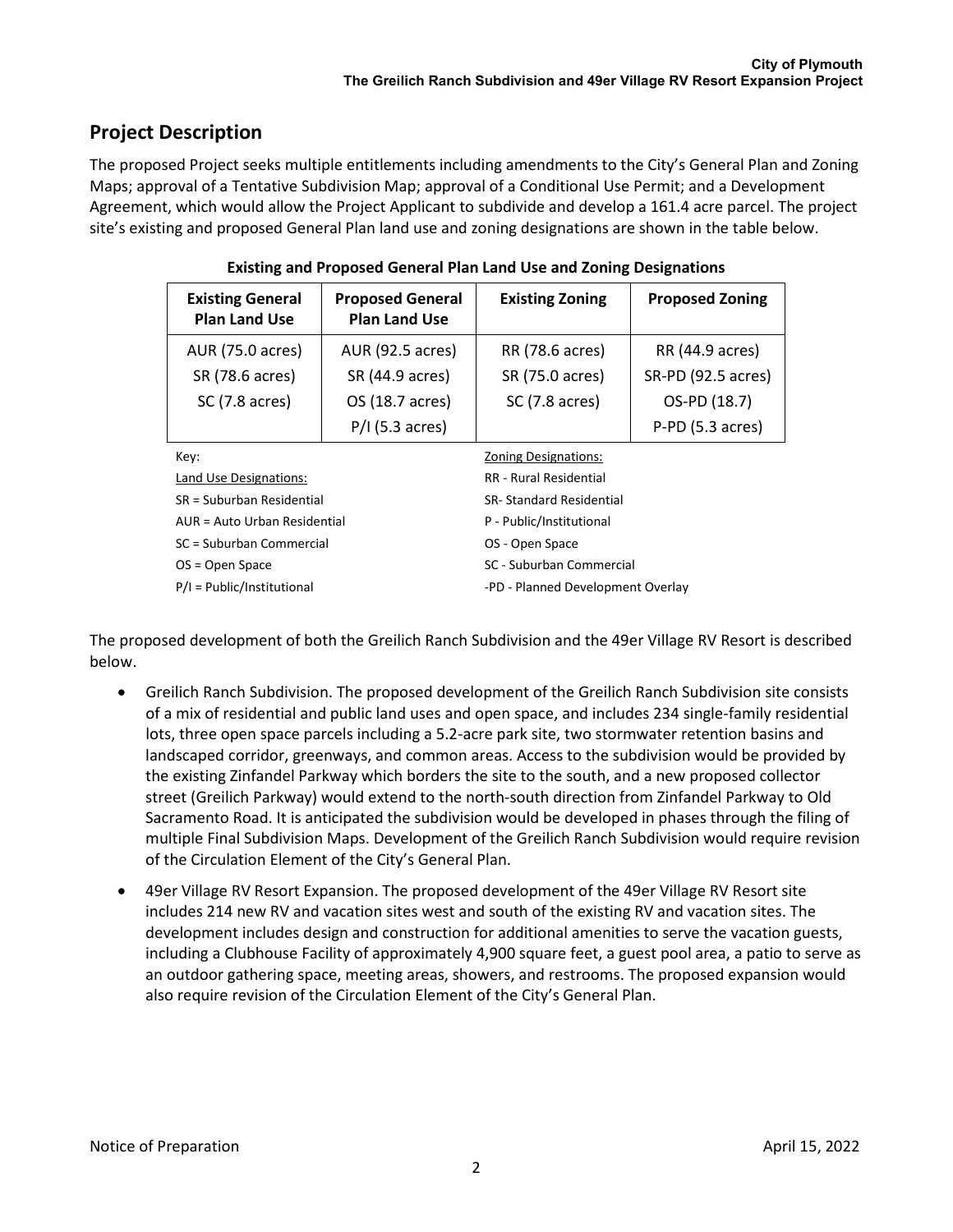# **EIR Scope**

Since the City of Plymouth, as the CEQA lead agency, identified the need for an EIR a preliminary environmental review was conducted to refine the scope of the EIR, identify resource areas that will be eliminated from further analysis, and to solicit public input on the scope of the EIR. The lead agency has determined through the preliminary environmental review process that the following environmental considerations may result in potentially significant effects as a result of the proposed Project:

- Aesthetics
- Agriculture and Forestry Resources
- Air Quality
- Biological Resources
- Cultural Resources
- Energy
- Geology and Soils
- Greenhouse Gas Emissions
- Hazards and Hazardous Materials
- Hydrology and Water Quality
- Land Use and Planning
- Mineral Resources
- Noise
- Population/Housing
- Public Services
- Recreation
- Transportation
- Tribal Cultural Resources
- Utilities and Services Systems
- Wildfire
- Mandatory Findings of Significance

The EIR will assess the effects of the Project on the environment, identify potentially significant impacts, identify feasible mitigation measures to reduce or eliminate potentially significant environmental impacts, and discuss potentially feasible alternatives to the Project that may accomplish basic objectives while lessening or eliminating any potentially significant project impacts.

### **Responsible Agencies**

A responsible agency means a public agency other than the lead agency, which has permitting authority or approval power over some aspect of the overall Project. This Notice provides a description of the Project and solicits comments from responsible agencies, trustee agencies, federal, state and local agencies, and other interested parties on the scope and content of the environmental document to be prepared to analyze the environmental impacts of the Project. Comments received in response to this Notice will be reviewed and considered by the lead agency in determining the scope of the EIR.

Due to time limits, as defined by CEQA, your response should be sent at the earliest possible date, but no later than thirty (30) days after publication of this Notice. We need to know the views of your agency as to the scope and content of the environmental information that is germane to you or to your agency's statutory responsibilities in connection with the Project. Your agency may need to use the EIR prepared by our agency when considering your permit or other approval for the Project.

# **Opportunity for Public Review and Comment**

This Notice is available for public review on the City's website at:

<https://cityofplymouth.org/planning/>

Additionally, copies of the NOP are available for public review at the below locations. Contact locations to

Notice of Preparation April 15, 2022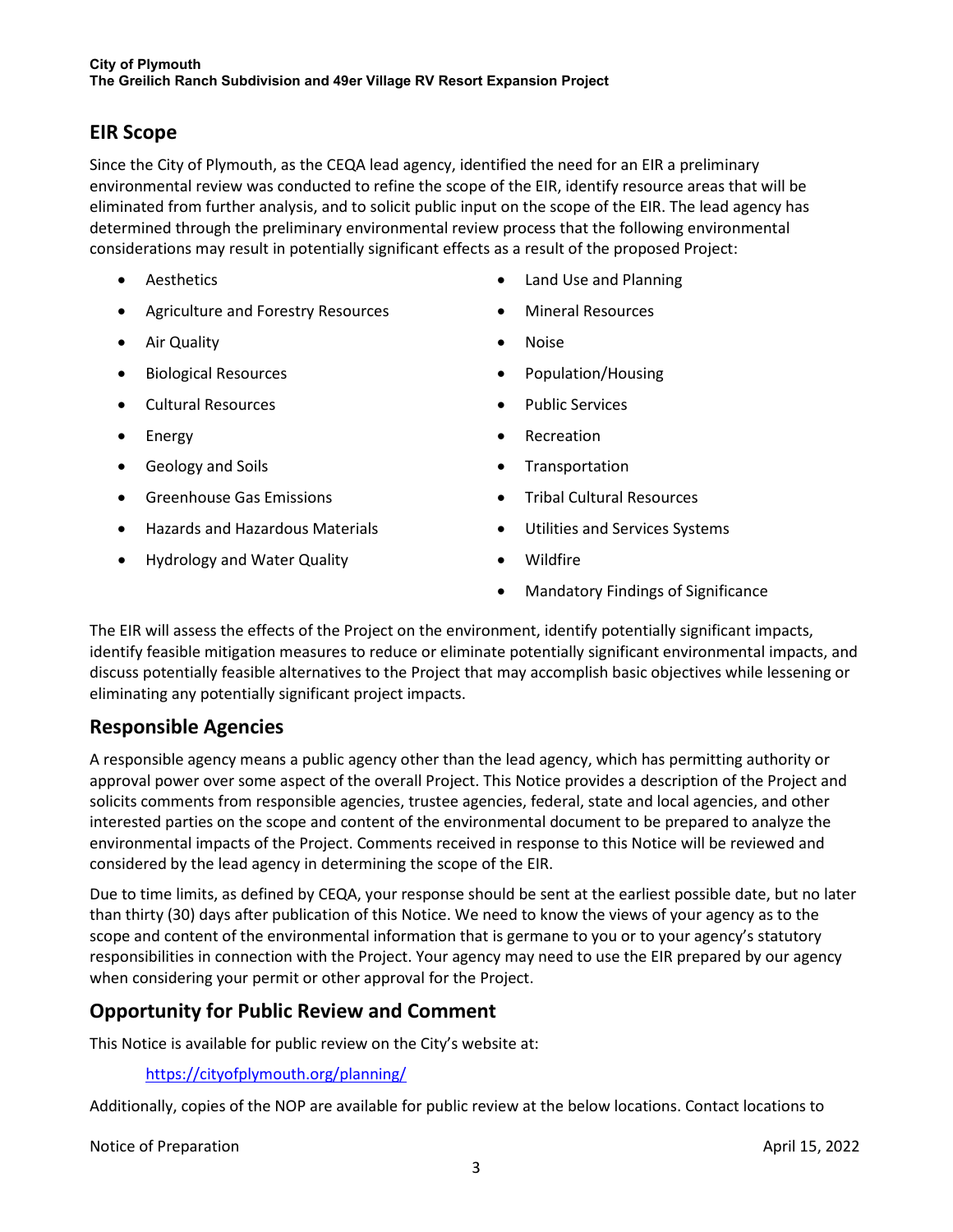confirm hours.

| <b>City of Plymouth Planning Department</b> | <b>Plymouth Library</b>       |  |
|---------------------------------------------|-------------------------------|--|
| 9426 Main Street                            | 9369 Main Street              |  |
| P.O. Box 429                                | Plymouth, CA 95669            |  |
| Plymouth, CA95669                           | (209) 245-6476                |  |
| (209) 245-6941                              | TUES & THURS: 12:30 PM - 5 PM |  |
| MON-THURS: 8:30 AM - 4:30 PM                | WED: 11 AM $-$ 4 PM           |  |
| FRI: $8:30$ AM $- 12:00$ PM                 | $FRI: 11 AM - 4 PM$           |  |
|                                             |                               |  |

#### **Comments**

We would like to hear what you think. Please submit your comments to:

| Erin Ventura       | Phone: (209) 245-6941, ext. 255    |
|--------------------|------------------------------------|
| City of Plymouth   | Fax: (209) 245-6953                |
| 9426 Main Street   | Email: eventura@cityofplymouth.org |
| Plymouth, CA 95669 |                                    |

Please include the name, phone number, and address of your agency's contact person in your response.

# **Scoping Meeting**

The CEQA process encourages environmentally related comments and questions from the public throughout the planning process. Consistent with Section 21083.9 of the CEQA statute, a Public Scoping Meeting will be held to solicit environmentally related public comments on the scope and content of the EIR. The meeting will be conducted in person at Plymouth City Hall, 9426 Main Street, Plymouth, and also accessible via phone and Zoom.

The Public Scoping Meeting will be held on:

| Date and Time:         |                                                | April 21, 2022 from 2:00 to 3:30 pm                                       |                  |  |  |  |
|------------------------|------------------------------------------------|---------------------------------------------------------------------------|------------------|--|--|--|
| <b>Call In Number:</b> | 1 (669) 900-9128                               | Meeting ID: 751 260 0123                                                  | Passcode: 486796 |  |  |  |
| Place:                 | Plymouth City Hall, 9426 Main Street, Plymouth |                                                                           |                  |  |  |  |
|                        | <b>Zoom Meeting</b>                            |                                                                           |                  |  |  |  |
|                        |                                                | https://us02web.zoom.us/j/7512600123?pwd=M0hUQ2xpYTcyczRFQ2xmcWZZajF5dz09 |                  |  |  |  |
|                        | Meeting ID: 751 260 0123                       | Passcode: 486796                                                          |                  |  |  |  |
|                        |                                                |                                                                           |                  |  |  |  |

Attachments:

Exhibit 1 - Regional Location Map

Exhibit 2 - Project Location Map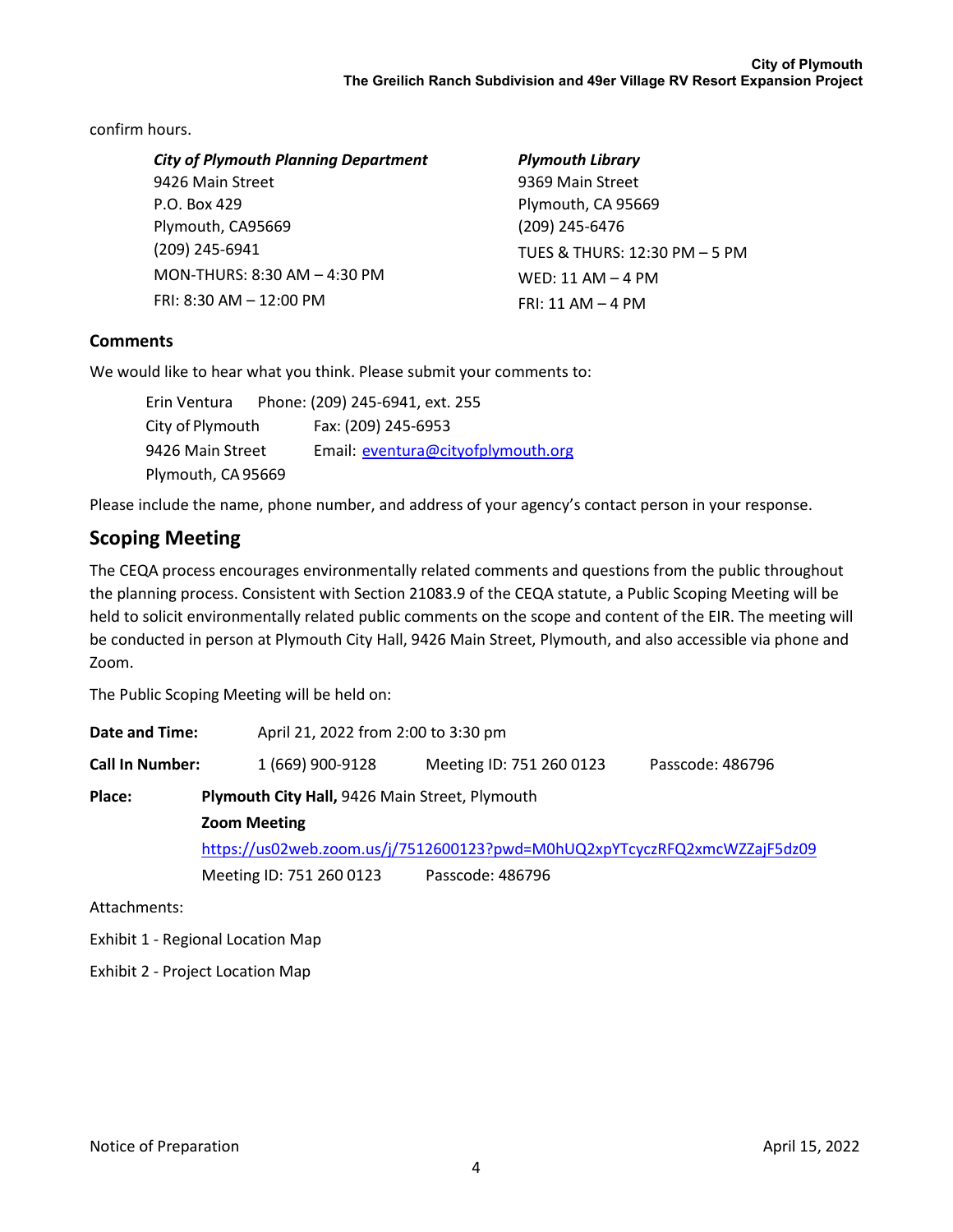